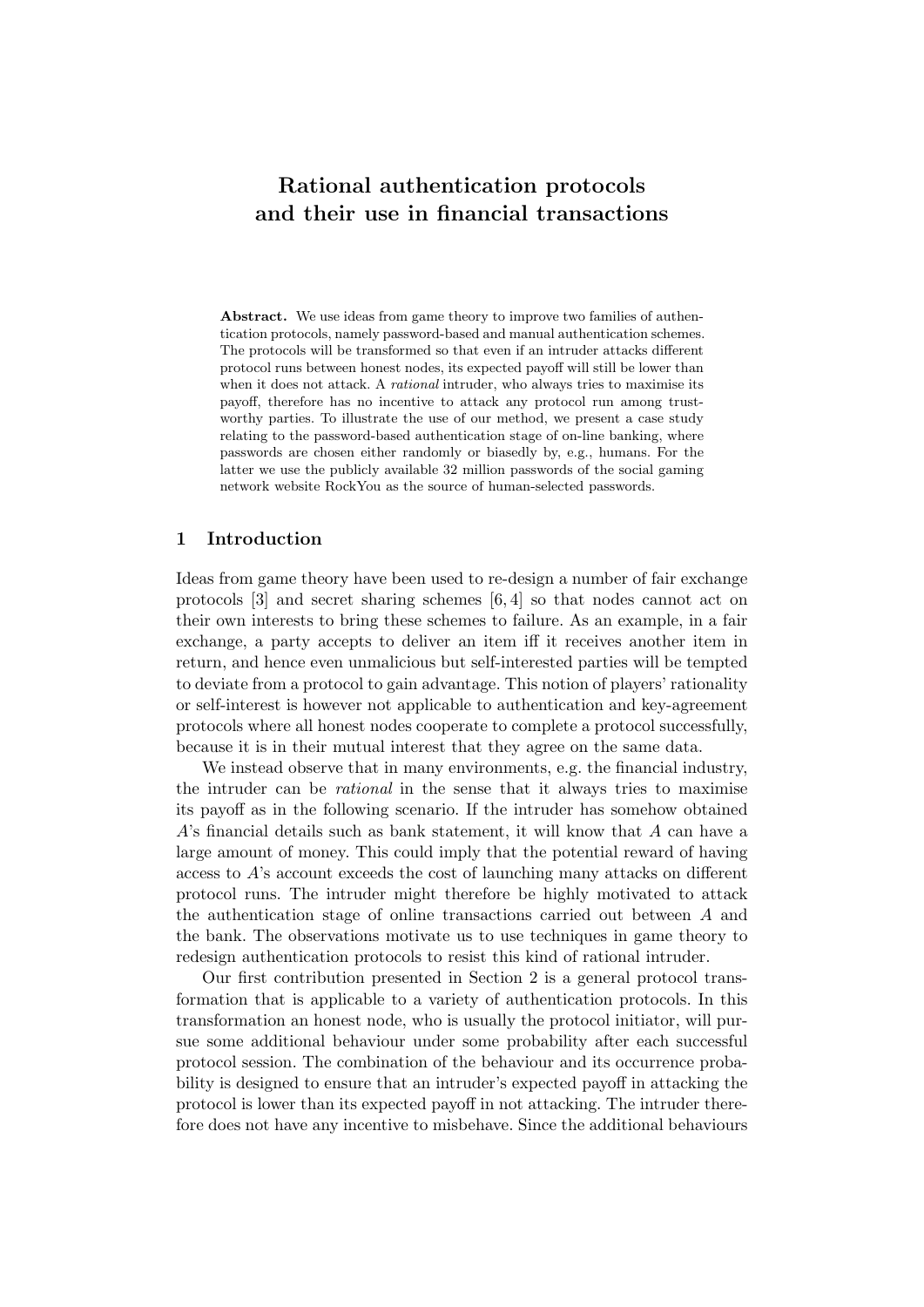of the initiator must benefit the intruder, they vary from one to another applications but an example with respect to the above banking scenario can be given as follows. To avoid being disrupted, the account holder A can occasionally make a small payment to a third party who is the intruder in disguise after each successful transaction. The questions we therefore want to answer are: How much is the generous payment? and How often does A need to make such a payment to successfully discourage the intruder from attacking?

The main thrust of this paper is to demonstrate how this protocol transformation works and benefits two families of pairwise authentication protocols. They are password based authentication schemes of Section 3 and manual authentication protocols of Section 5. In Section 6, we show how the transformation can be adapted to work with group protocols. Throughout the sections, we largely abstract away from the exact details of additional behaviours which are not immediately important to our analysis until we discuss our case study.

To assess the performance of our protocol transformation, in Section 4 we present a case study on the above scenario. While we will use our computation derived in Section 3 to answer questions posed previously, our experimental results shed new light on the usability and economic security of current banking applications regarding the limit of number of consecutive failed attempts of entering the correct password. In particular, the case will be studied in light of two very different sources of password: (1) random and uniformly distributed passwords chosen by, e.g., a centralised authority; and (2) human-selected, and hence biased, passwords as seen from the leak of 32 million passwords of the social gaming network RockYou following a security breach in 2009 [12].

Our use of additional behaviours in honest parties' activities tailored for authentication protocols can be traced back to earlier work in other context of rational secret sharing schemes. To encourage an intruder to give up attacking a protocol, it is probably inevitable that we need to give something, which is less damaging than a successful attack, to the intruder in each normal run. Both rational secret sharing schemes of Gordon and Katz [6] and Fuchsbauer et al. [4] follow this strategy by allowing a trusted dealer to send invalid shares of secret to players at the beginning of some iterations, or forcing nodes to proceed in a sequence of fake runs followed by a single real one.

Also cryptographic protocols are usually designed against arbitrary behavior of a malicious intruder, adopting the "worst case" viewpoint. The gametheoretic perspective however regards parties as being rational, and hence rational authentication protocols only need to deal with a rational intruder.

## 2 Protocol transformation

For simplicity pairwise authentication schemes are considered, where two parties A and B want to authenticate or agree on the same data. In the schemes, it is in honest nodes' mutual interest that they follow the protocol. Among the protocol participants, there is one party who initiates a protocol by, e.g., sending the first message and hence we denote  $A$  the protocol *initiator*. No specific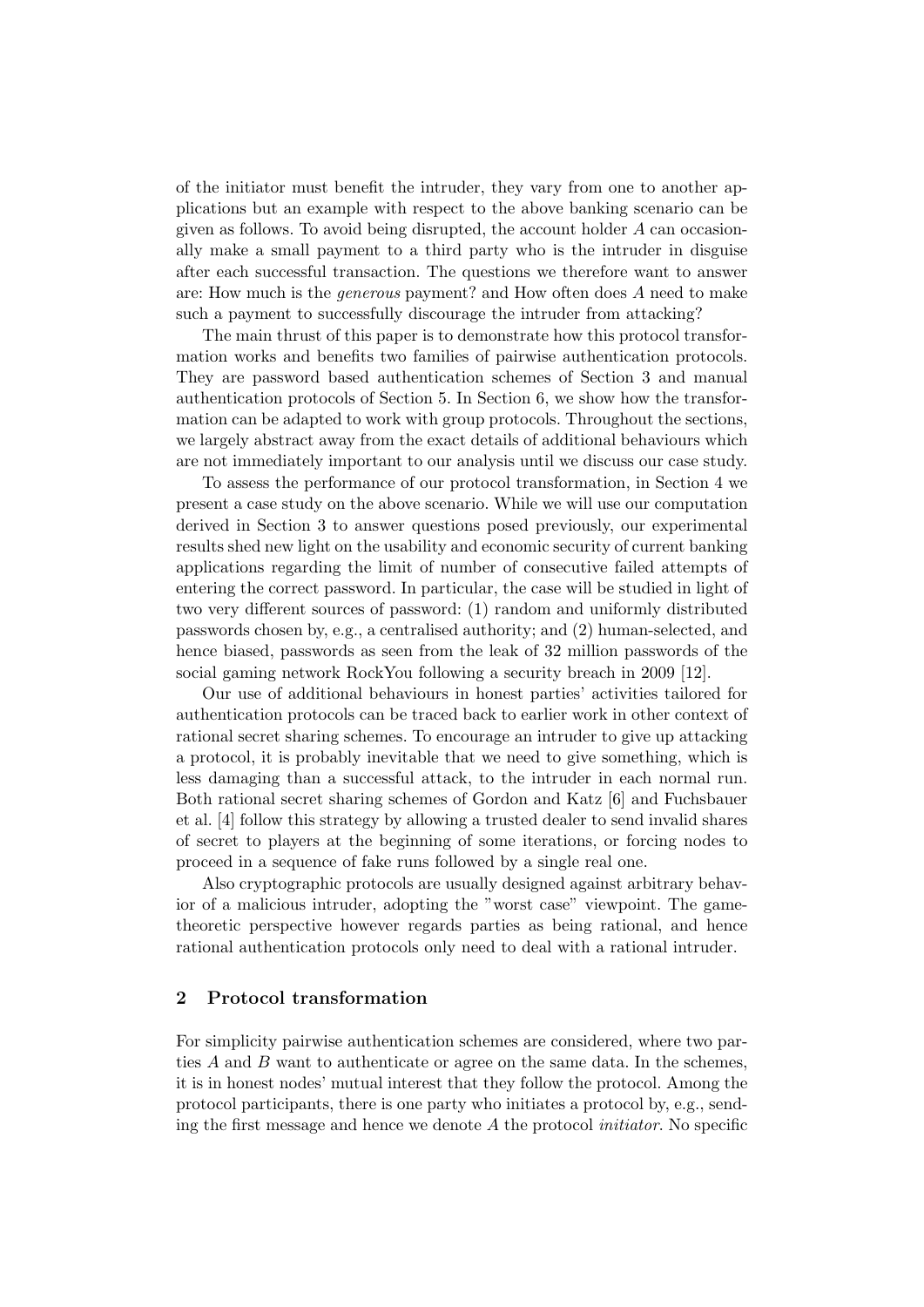## Protocol transformation

The protocol initiator A pursues the following strategy to discourage a rational intruder from attacking protocol runs of honest parties.

Upon each successful protocol session, which happens when the intruder either does not interfere with or succeeds in its attack on the protocol.

– With probability  $\alpha \in [0,1)$ : A is generous and pursues an additional behaviour that benefits the intruder. The exact behaviour depends on the intruder's goals in different scenarios, but an example described in our case study of Section 4 is as follows. To avoid being disrupted, an account holder A makes a small payment to a third party who is the intruder in disguise after each successful transaction.

The intruder will get payoff U when it does not attack or  $U_1^+$  when it successfully attacks the protocol.

– With probability  $1 - \alpha$ : A is ungenerous and pursues no further activity. There is no payoff for the intruder if it behaves honestly, but if the intruder attacks and succeeds it will still get a payoff  $U_2^+$ .

Upon each unsuccessful protocol session, which usually happens when the intruder fails in its attack. The initiator  $A$  will not pursue any additional behaviour, and the intruder receives a negative payoff  $U^$ due to, e.g., the cost of launching an attack on a protocol run.

Since the intruder much benefits from a successful attack regardless of whether  $A$  is generous or not, we arrive at:

$$
\min\{U_1^+,U_2^+\}>U>0>U^-
$$

The following table summarises the payoff for the intruder according to different protocol outcomes and the initiator's strategy.

| <b>Strategy</b>                                              | Protocol session | <b>Strategy</b> | Payoff of                   |  |
|--------------------------------------------------------------|------------------|-----------------|-----------------------------|--|
| of intruder                                                  | outcome          | of initiator    | intruder                    |  |
| No attack                                                    | Succeed          | Ungenerous      |                             |  |
| No attack                                                    | Succeed          | Generous        | U                           |  |
| Attack                                                       | Succeed          | Ungenerous      | $U_1^+$                     |  |
| Attack                                                       | Succeed          | Generous        | $U_2^+$                     |  |
| Attack                                                       | Fail             | Ungenerous      |                             |  |
| The lower half is the worst case scenario of the upper half. |                  |                 |                             |  |
| No attack                                                    | Succeed          | Ungenerous      |                             |  |
| No attack                                                    | Succeed          | Generous        |                             |  |
| Attack                                                       | Succeed          | Any             | $U^+ = max\{U_1^+, U_2^+\}$ |  |
| Attack                                                       | Fail             | Ungenerous      |                             |  |
|                                                              |                  |                 |                             |  |

Table 1. Protocol transformation.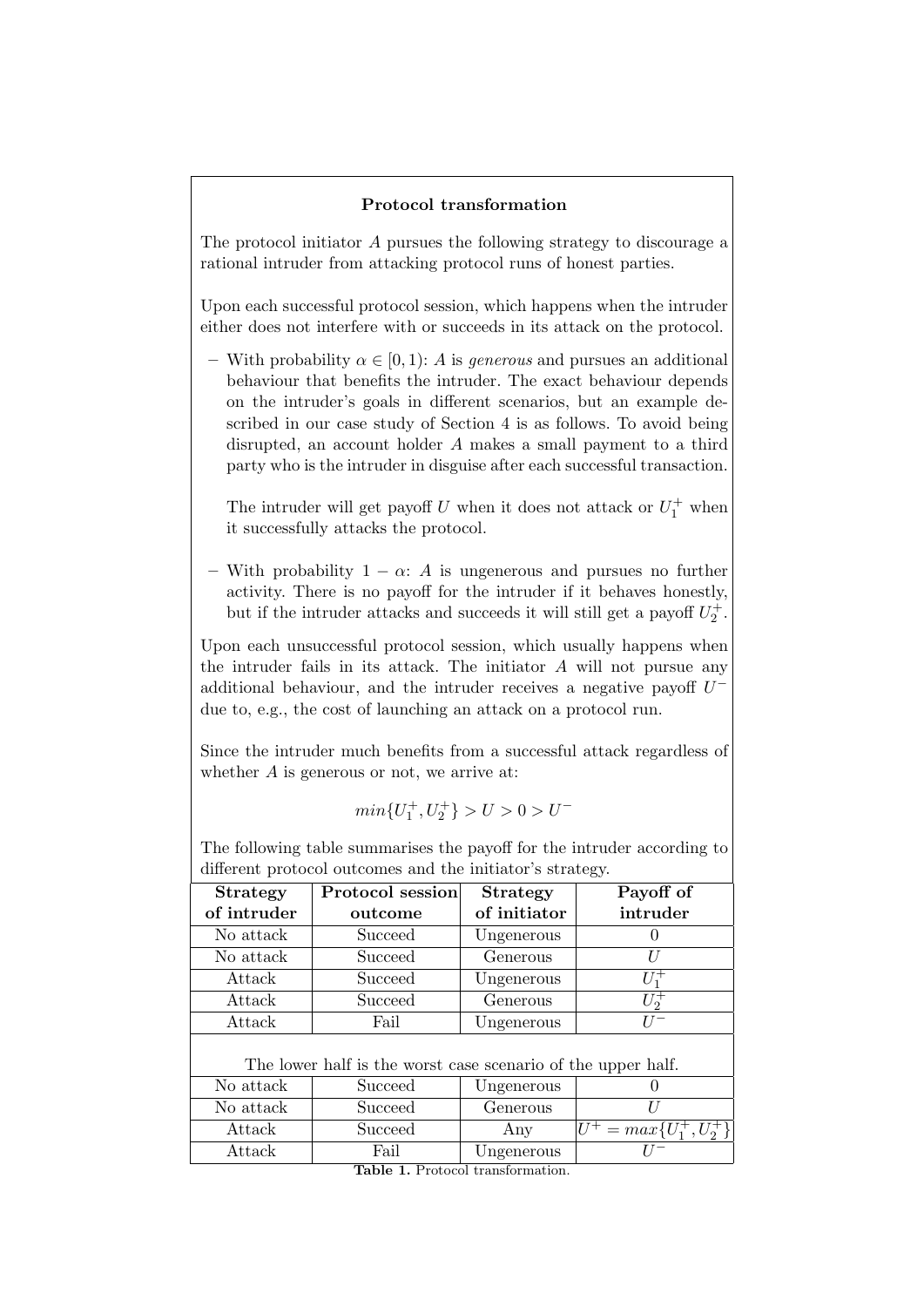protocol is given until multiple-run attacks are considered in subsequent sections, because for single-run attacks our suggested changes in the behaviour of the initiator A are independent of the type of authentication protocols whether they are based on passwords [1] or human interactions [8, 10]. Our analysis will be generalised to deal with group authentication scenarios in Section 6.

Prior to proceeding to the next paragraph, we would strongly recommend the readers to study the protocol transformation provided in Table 1, which also introduces the notation for the intruder's payoffs, i.e.  $U, U_1^+, U_2^+, U^-,$  with different combination of parties' strategies and protocol outcomes. The payoffs, which are often quantified in terms of money, depend on a number of factors, including the cost of launching attacks (computation or energy consumption) and financial reward of a successful attempt. As in many rational secret sharing schemes introduced to date  $[6, 4]$ , we assume here that the payoffs are known to both protocol participants and the intruder. Moreover our analysis in this section as well as Sections 3, 5 and 6 does not require us to specify the additional behaviour of the initiator, because its abstract form in terms of the corresponding payoff for the intruder is sufficient. We will justify the assumptions when a case study is provided in Section 4.

From Table 1, we observe that the difference between the payoffs  $U_1^+$  and  $U_2^+$  for an attacking intruder can vary, e.g. they can be far apart or roughly the same. We therefore will tackle the worst case scenario here: regardless of whether A is generous or not the intruder's payoff is  $U^+ = max\{U_1^+, U_2^+\}$  when it launches a successful attack as seen in the bottom of Table 1. A solution for the worst case scenario applies to every other scenario where  $U_1^+ \neq U_2^+$ .

Using the protocol transformation of Table 1, we arrive at this theorem.

**Theorem 1.** If an intruder can only attack up to a single run of an authentication protocol and succeed with probability  $\epsilon$ , then to discourage the intruder from attacking protocol runs between honest nodes, this inequality must hold:

$$
\alpha > \frac{\epsilon U^+ + (1-\epsilon)U^-}{U}
$$

Proof. If the intruder does not misbehave, his expected payoff in each run is  $\alpha U$ . If the intruder misbehaves, his expected payoff of a single-run attack is  $\epsilon U^+ + (1 - \epsilon) U^-.$ 

So as long as  $\alpha U > \epsilon U^+ + (1 - \epsilon)U^-$  or  $\alpha > [\epsilon U^+ + (1 - \epsilon)U^-]/U$ , it is in the intruder's interest not to attack any protocol runs of honest nodes.  $\square$ 

Although  $U^+$  is usually significantly bigger than  $U, \, \epsilon U^+$  can still turn out to be less than U. This can be done by, e.g., choosing a password of a reasonable length so that the probability of a successful attack  $\epsilon$  is small.

Suppose that there are a number of strategies regarding different values of  $\alpha$ that node A can pursue, then  $\alpha$  is selected big enough to meet the requirements of Theorem 1. In other words,  $\alpha$  is big enough that the intruder's expected payoff is higher if it behaves honestly, as honest parties always prefer not to give the intruder too much benefit.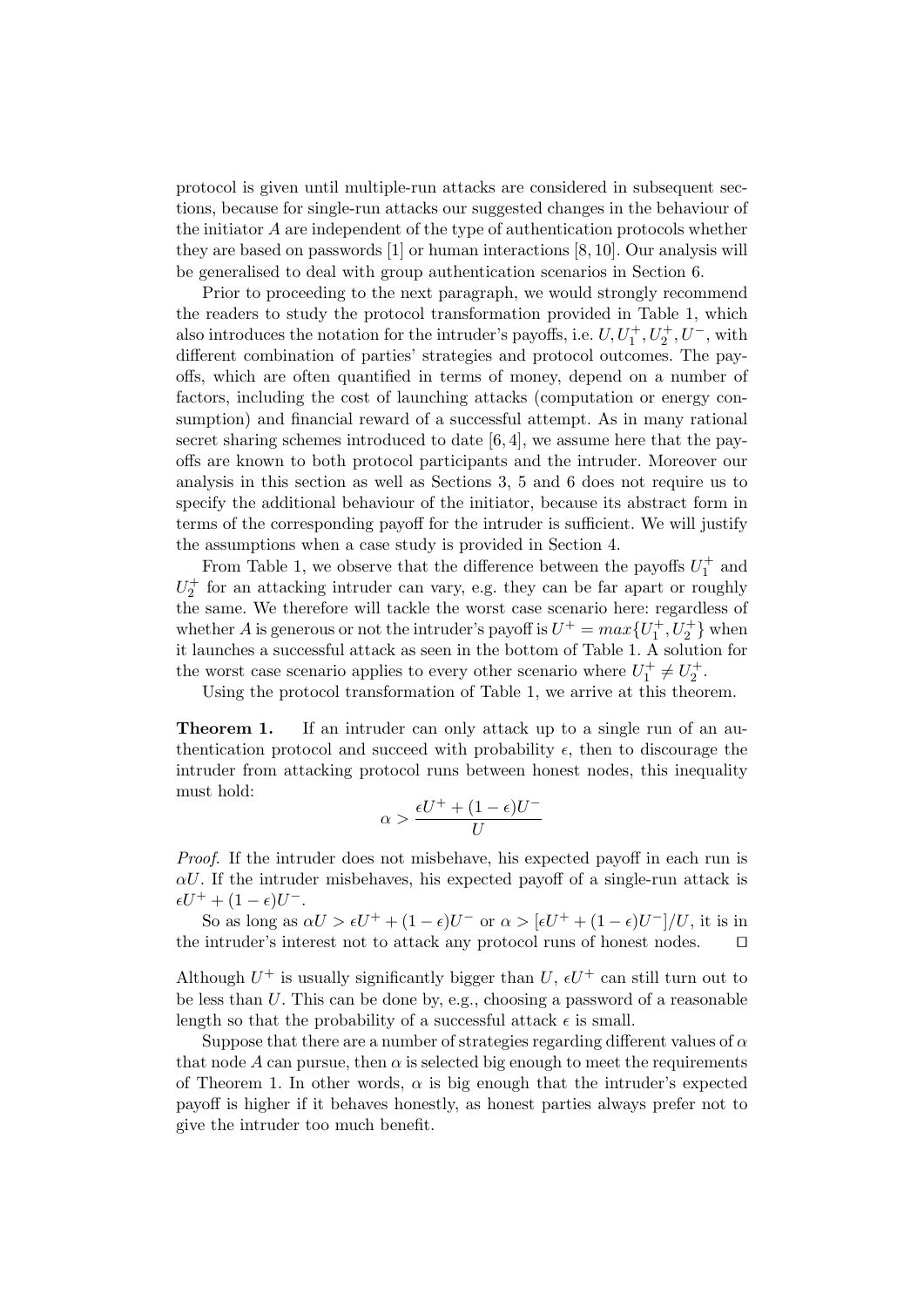The above analysis only takes into account single-run attacks, in practice a rational intruder as defined in Section 1 would attack multiple protocol runs. For this reason, it is desirable that we consider the case of multiple-run attacks on authentication protocols.

#### 3 Multiple-run attacks on password-based protocols

Any secure password-based (authentication or key-agreement) protocol usually need to resist off-line searching, i.e. the only way to find out a guess of a password is correct is to interact with the protocol participants. Our analysis here applies to a variety of password-based protocols, but for clarity we give the definition of the Diffie-Hellman-based Encrypted Key Exchange scheme of Bellovin and Merritt [1]. This protocol establishes a shared private key  $g^{xy}$ , where  $g^x$  and  $g^y$  are Diffie-Hellman keys of A and B, from a short password  $pw$ using an encryption scheme  $E_{pw}$  and a cryptographic hash function  $hash()$ .

| Encrypted Key Exchange Protocol [1]                                           |
|-------------------------------------------------------------------------------|
| $ 1. A \rightarrow B : A    E_{pw}(q^x)$                                      |
| $ 2. B \longrightarrow A : E_{pw}(g^y) \parallel hash(sk \parallel 1)$        |
| where $sk = hash(A \parallel B \parallel g^x \parallel g^y \parallel g^{xy})$ |
| $ 3. A \rightarrow B : hash(sk    2)$                                         |

Passwords are selected from a set of  $n$  elements. While password distribution will vary depending on the population of users, we assume that it is completely known to the intruder.  $p_i$  denotes the probability of the  $i^{\text{th}}$  most common password, and hence we have  $1 \ge p_1 \ge p_2 \ge \cdots \ge p_n \ge 0$  and  $\sum_{i=1}^n p_i = 1$ .

If the intruder decides to attack and proceeds in an optimal order of guessing then the chance of correctly guessing the password the first time is  $\epsilon_1 = p_1$ . If the first guess is incorrect, then the second guess succeeds with probability  $\epsilon_2 = p_2/(\sum_{i=2}^n p_i)$ . For all  $t \in \{1, \ldots, n\}$  we have  $\epsilon_t = p_t/(\sum_{i=t}^n p_i)$ . It is worth to observe that  $\epsilon_t \geq p_t$  for any  $t \in \{1, \ldots, n\}$ .<sup>1</sup> We refer to  $\{\epsilon_i\}_{1 \leq i \leq n}$  the successive probabilities of correctly guessing the password.

In practice we usually limit the number of failed attempts an intruder can make, e.g. three wrong guesses and the protocol will stop running, and thus we denote k the limit of number of attacks an intruder can launch on a protocol.

In order to be precise in our arguments, we need to be clear about the attacking strategy of the intruder that our protocol transformation of Table 1 seeks to resist. If the intruder decides to attack a protocol up to  $k$  runs, then the intruder only terminates its attack following the end of the  $t<sup>th</sup>$  attempt for  $t \in \{1, \dots, k\}$  if any of the following three conditions is met:

– The intruder succeeds in the  $t^{\text{th}}$  attempt.<sup>2</sup>

<sup>&</sup>lt;sup>1</sup> Although  $p_t \geq p_{t+1}$ , it is not always true that  $\epsilon_t \geq \epsilon_{t+1}$ .

 $2 \text{ For example, } A \text{ is running an authentication protocol with a bank where } A \text{ has an account.}$ If the intruder successfully guesses the password in the  $t^{\text{th}}$  attempt, then it will take all of A's money. The intruder does not have any incentive to continue its attack because the account balance is zero and there is a cost of launching an attack.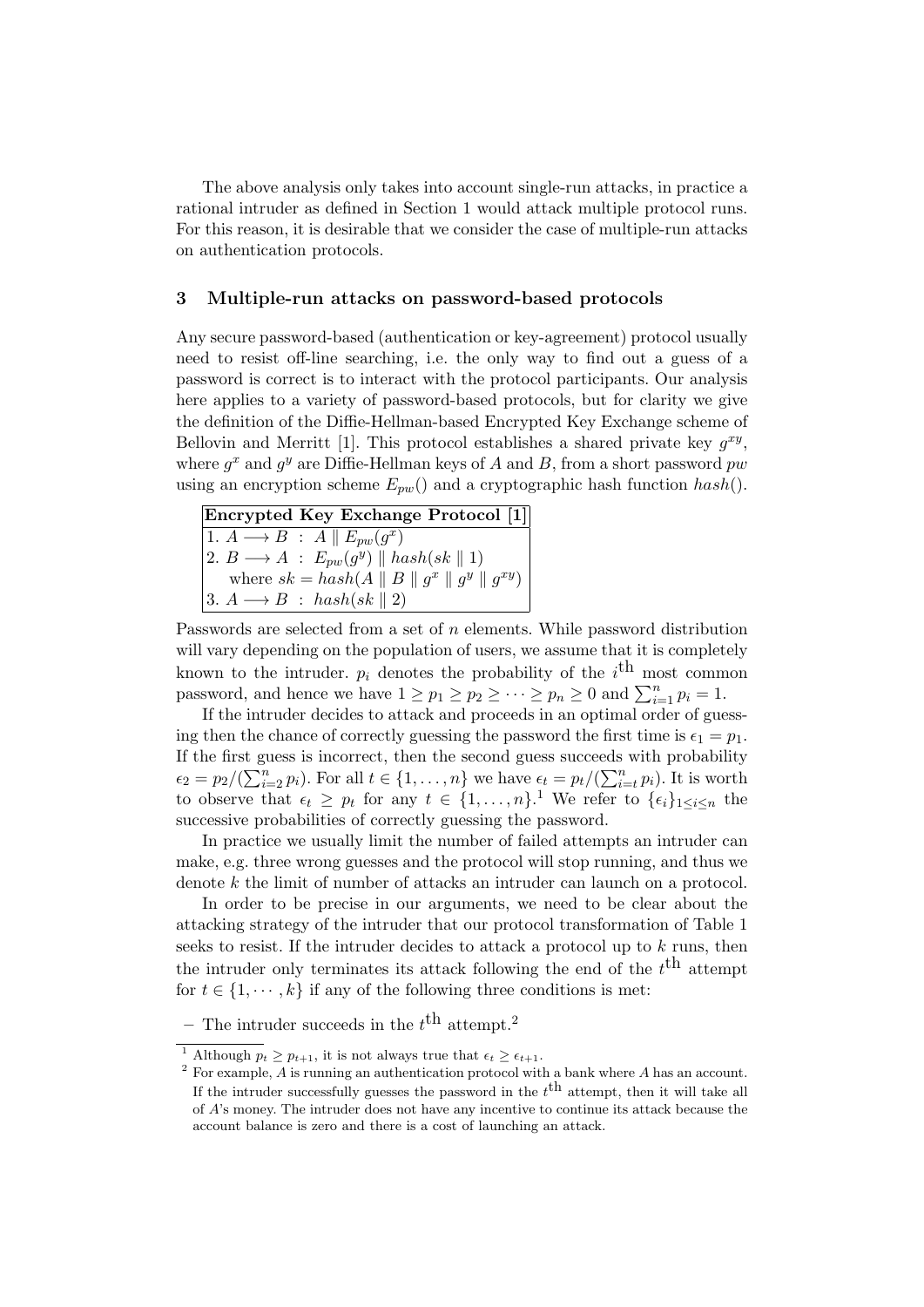- The intruder fails in the  $t<sup>th</sup>$  attempt, but  $t = k$  and hence the intruder has reached the limit of number of attempts.
- The intruder fails in the  $t<sup>th</sup>$  attempt and  $t < k$ , but the expected gain of the next attempt is not positive or  $\epsilon_{t+1}U^+ + (1 - \epsilon_{t+1})U^- \leq 0$ . Consequently there is no further incentive for the intruder to continue.

It is clear that this is the optimal strategy for any rational intruder who wants to launch up to k attacks on the protocol.<sup>3</sup> These k attempts do not need to be consecutive and can be interleaved with any number of protocol runs which are not attacked by the intruder. The readers might question what if the intruder blocks communication of a protocol run, but then it will get nothing, i.e. neither the prospect of a successful attack nor the benefit from additional behaviours of a generous initiator.

Without loss of generality we assume that  $\epsilon_t U^+ + (1 - \epsilon_t)U^- > 0$  for all  $t \in \{1, \dots, k\}$ <sup>4</sup> and thus the intruder will attack until it either reaches the  $k^{\text{th}}$  attempt or has succeeded before reaching that point. We summarise the intruder's cumulative gain  $\{g_i\}_{1\leq i\leq k}$  and cumulative probability  $\{\theta_i\}_{1\leq i\leq k}$ that it is successful up to  $k$  attempts in Table 2.

| No. of attempts Outcome |         | Probability                                                        | Payoff of intruder     |
|-------------------------|---------|--------------------------------------------------------------------|------------------------|
|                         | Succeed | $\theta_1 = \epsilon_1$                                            | $q_1 = U^+$            |
| $\Omega$                | Succeed | $\theta_2 = (1 - \epsilon_1)\epsilon_2$                            | $g_2 = U^- + U^+$      |
|                         | Succeed | $\theta_3 = (1-\epsilon_1)(1-\epsilon_2)\epsilon_3$                | $g_3 = 2U^- + U^+$     |
|                         |         |                                                                    |                        |
|                         |         | Succeed $\theta_t = \epsilon_t \prod_{i=1}^{t-1} (1 - \epsilon_i)$ | $g_t = (t-1)U^- + U^+$ |
|                         |         |                                                                    |                        |
| k,                      | Succeed | $\theta_k = \epsilon_k \prod_{i=1}^{k-1} (1 - \epsilon_i)$         | $g_k = (k-1)U^- + U^+$ |
|                         | Fail    | $\theta'_{k} = \Pi_{i=1}^{k} (1 - \epsilon_{i})$                   | $g'_k = kU^-$          |

Table 2. This tables shows the cumulative payoff and probability of the intruder's success and failure when (s)he attacks a password-based protocol up to k runs.

From Table 2, the expected (average) number of protocol runs the intruder intervenes is

$$
N = \theta_1 + 2\theta_2 + 3\theta_3 + \dots + (k-1)\theta_{k-1} + k(\theta_k + \theta'_k)
$$

<sup>3</sup> As a part of an attack on a password-based protocol the intruder will interact with honest nodes to check the accuracy of its guess of the password. Obviously the intruder can manipulate protocol messages without guessing the password, but this does not reduce the size of password guessing domain and hence is not optimal. Also there is no harm in modifying exchanged data and guessing the password at the same time.

<sup>&</sup>lt;sup>4</sup> For otherwise the intruder will always terminate at the smallest  $t < k$  such that  $\epsilon_t U^+$  +  $(1 - \epsilon_t)U^{-} \leq 0.$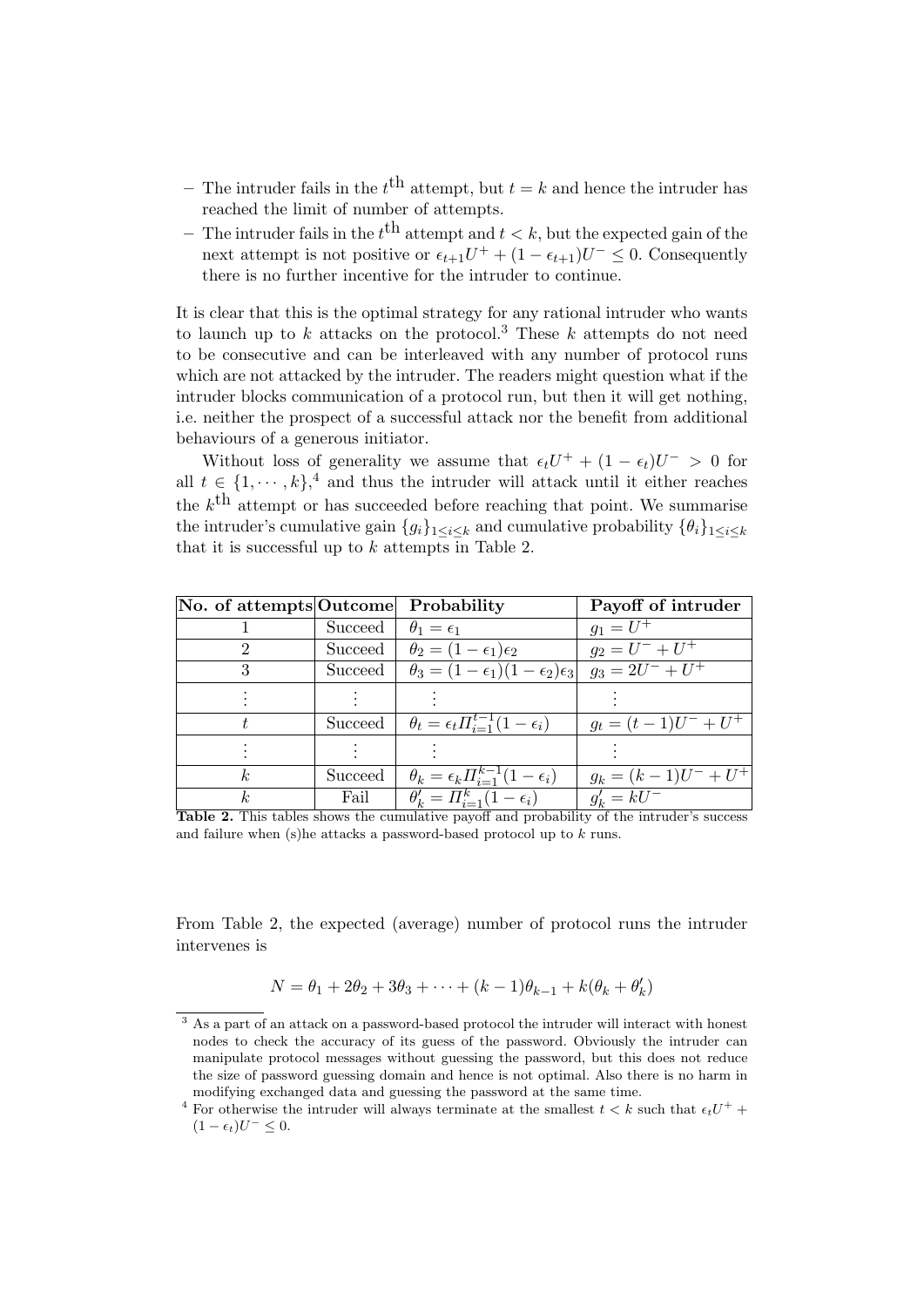Similarly, the expected cumulative payoff of the intruder's multiple-run attack can be computed as follows

$$
P = g_1\theta_1 + g_2\theta_2 + \dots + g_k\theta_k + g'_k\theta'_k
$$

Since the expected payoff an intruder gets from not attacking a protocol in each run is  $\alpha U$ , in order to discourage the intruder from attacking a passwordbased protocol up to  $k$  runs, we must have

$$
\alpha UN > P \text{ or } \alpha > \frac{P}{UN}
$$

An important comment is that this strategy is "one size fits all" as it can be used to deal with arbitrary password distribution. To illustrate the use of our analysis, we will consider two scenarios in Section 4 where passwords are either

- uniformly distributed or randomly chosen by a centralised authority or
- biasedly selected by humans as in the social gaming network RockYou.

#### 4 Case study

Let us suppose that  $A$  has perhaps accidentally revealed his financial details, e.g., bank statement to someone whom A later distrusts. A then wants to discourage that person or the attacker from interfering with online transactions carried out between him and the bank because (1) A can have a large amount of money in his account and  $(2)$  A wants to have the freedom to carry out transactions with other parties without being disrupted by the attacker. In the following scenario, the attacker plays the role of a lending company, but our work is applicable to other situations where the above condition applies.

- Party A has borrowed some money from a lending company (who can be the mafia in disguise).
- $-$  A however delays making the payment because of, e.g., further investment, and this goes against the interest of the lender who does not trust A.
- To make a loan, the lender must have seen  $A$ 's financial proofs such as bank statements, and therefore knows that A potentially has a bank account of up to 30 thousand US dollars. With this information the lender will be tempted to break into  $A$ 's account and get all of  $A$ 's money.

Whenever A carries out an online transaction, he authenticates himself to the bank by typing in his password on the bank's website.

Let us suppose that it costs the lender  $0.1$  US dollar<sup>5</sup> to interfere with the authentication stage of the online banking protocol. Upon a successful attack the payoff for the lender is thus  $U^+ = (30,000 - 0.1)$  US dollars. If the lender fails, it gets a negative payoff  $U^- = -0.1$  US dollar due to the running cost.

<sup>5</sup> According to www.csgnetwork.com/elecenergycalcs.html the cost of running a home computer system for one hour is 0.08 US dollar.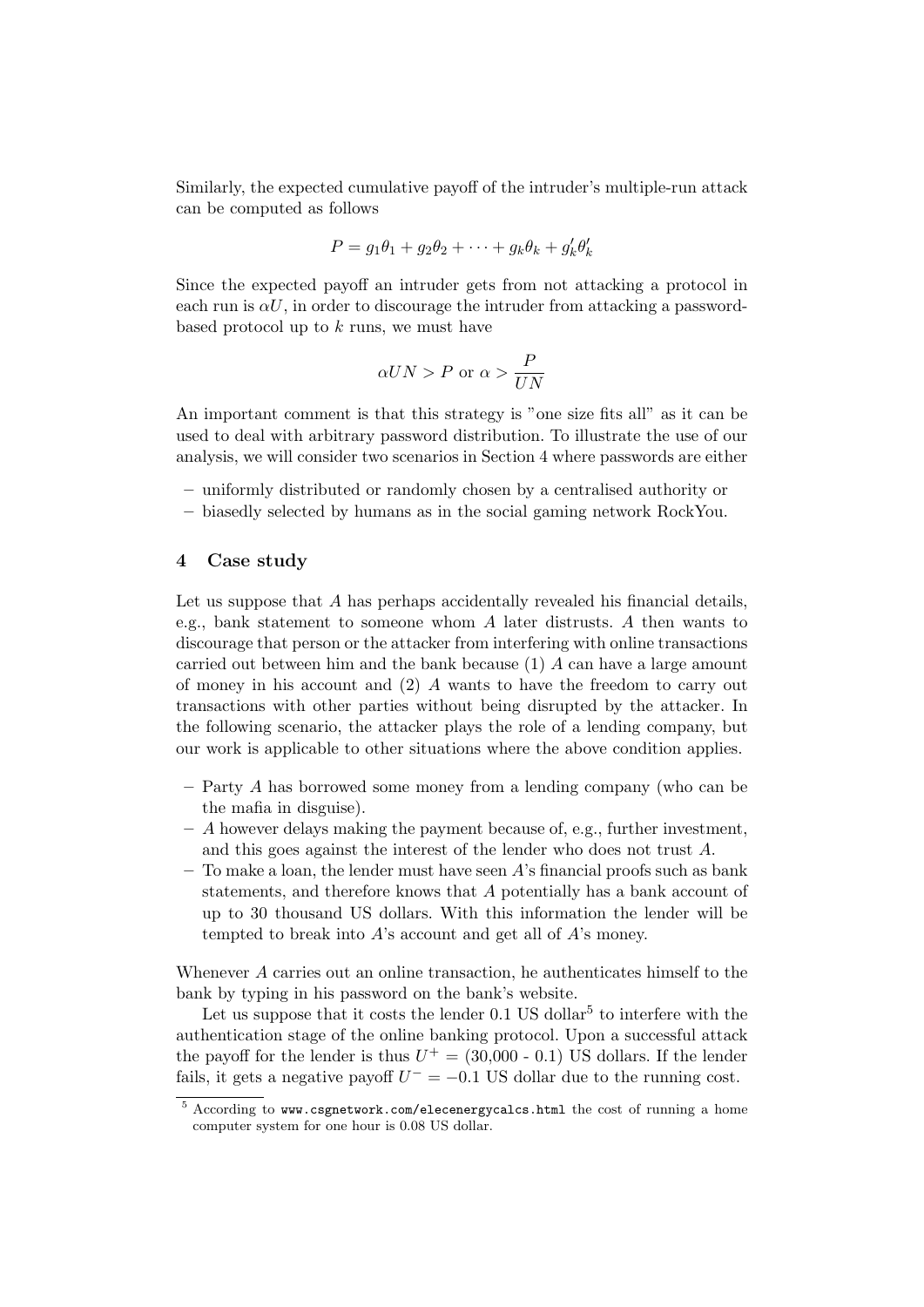To discourage the lender from misbehaving, A will pursue the following additional behaviour. Each time after A authenticates himself to the bank successfully, with probability  $\alpha \in [0,1)$  the account holder or borrower will make a payment of  $U$  US dollar to the lender. The value of  $U$  will be dependent on password distribution as discussed in the next two subsections. The payoff for the lender after a successful online transaction which it does not interfere is therefore  $U$  US dollar, i.e. of course the lender does not get this payment when it decides to attack but fails.

In our description so far, neither have we specified how passwords are chosen nor the value of a generous payment  $U$ . In the next two subsections, we consider two different cases where passwords are selected randomly by, e.g., a machine or biasedly by humans. In both cases password distribution is known to the lender who plays the role of a rational intruder, as this will determine the lender's optimal order of password guessing.



Fig. 1. Randomly chosen 16-bit passwords.

#### 4.1 Random passwords

We consider an ideal scenario where 16-bit (or 4-hexadecimal-digit) passwords are randomly selected by, e.g., a centralised authority such as a bank. This means that  $n = 2^{16}$  and  $p_1 = p_2 = \cdots = p_n = 2^{-16}$ . The probabilities of successive password guesses of being correct is therefore

$$
\epsilon = \epsilon_1 = \frac{1}{n} < \epsilon_2 = \frac{1}{n-1} < \epsilon_3 = \frac{1}{n-2} < \dots < \epsilon_k = \frac{1}{n-k+1}
$$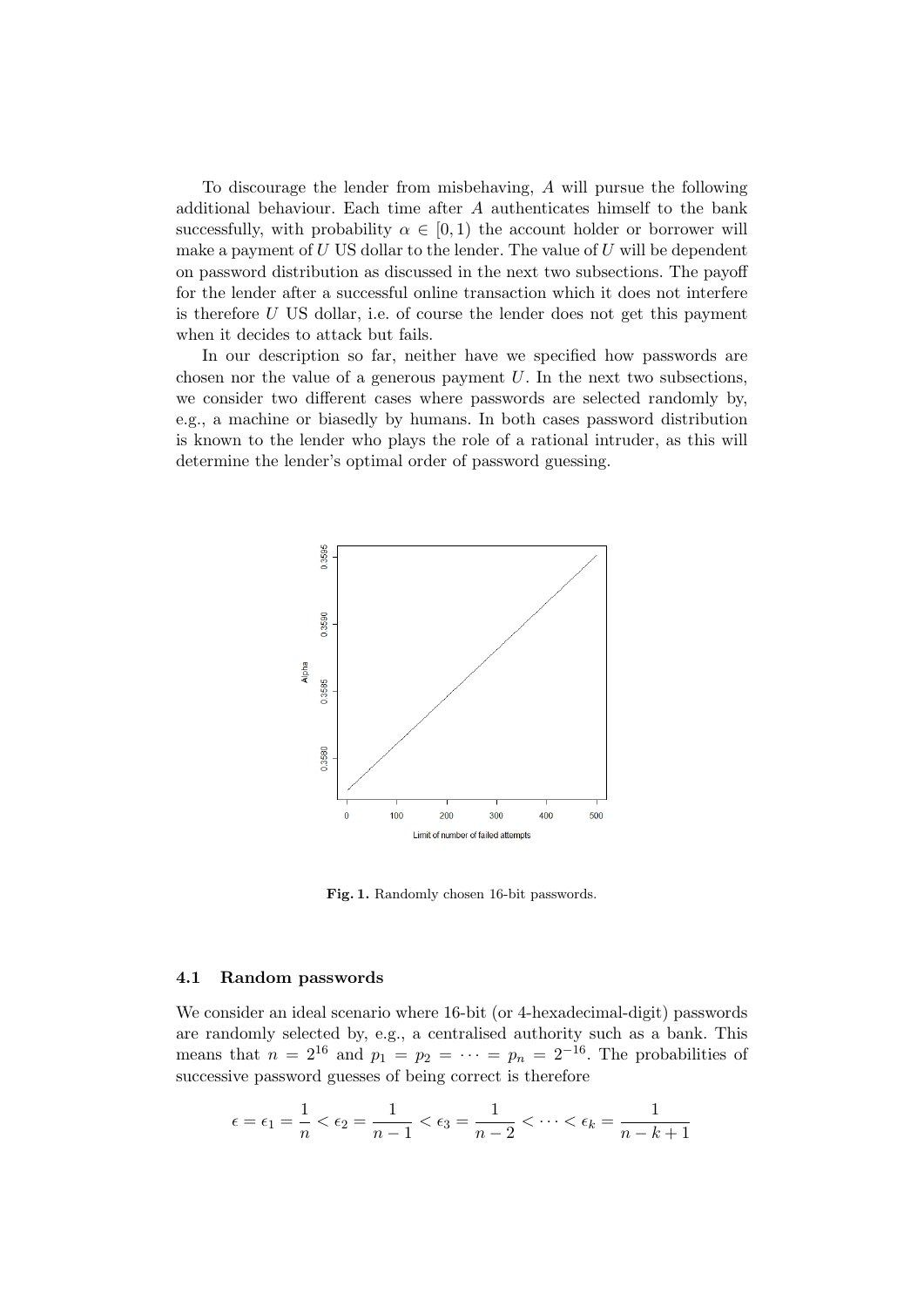and hence this inequality  $\epsilon_t U^+ + (1 - \epsilon_t)U^- > 0$  holds for any  $t \in \{1, \dots, k\}$ , where  $1 \leq k \leq n$ . This implies that there is always an expected positive gain when the lender launches an  $k$ -run attack on the authentication stage of online transactions.

By substituting the values of  $\{\epsilon_i\}_{1\leq i\leq k}$  into our calculation of Section 3, the cumulative probabilities of correctly guessing the password at different attempts throughout a k-run attack can be shown to be  $\theta_1 = \theta_2 = \cdots = \theta_k =$  $1/n$  and  $\theta'_k = (n-k)/n$ . Using information of Table 2, we can compactly derive the expected number of protocol runs the intruder intervenes as follows:

$$
N = \theta_1 + 2\theta_2 + 3\theta_3 + \dots + (k-1)\theta_{k-1} + k(\theta_k + \theta'_k) = \frac{k(2n - k + 1)}{2n}
$$

and its corresponding expected cumulative payoff:

$$
P = g_1 \theta_1 + g_2 \theta_2 + \dots + g_k \theta_k + g'_k \theta'_k = \frac{kU^+}{n} + \frac{k(2n - k - 1)U^-}{2n}
$$

To discourage the lender from attacking, we must have  $\alpha > \frac{P}{UN}$ . We therefore arrive at the following condition for  $\alpha$ .

$$
\alpha > \frac{kU^{+}}{nUN} + \frac{k(2n - k - 1)U^{-}}{2nUN}
$$
\n
$$
\alpha > \left(\frac{1}{n} + \frac{k - 1}{n(2n - k + 1)}\right) \frac{U^{+}}{U} + \left(1 - \frac{1}{n} - \frac{k - 1}{n(2n - k + 1)}\right) \frac{U^{-}}{U}
$$
\n
$$
\alpha > \frac{\epsilon U^{+} + (1 - \epsilon)U^{-}}{U} + \left(\frac{U^{+} - U^{-}}{U}\right) \Delta, \text{ where } \Delta = \frac{k - 1}{n(2n - k + 1)}
$$

In this experiment, we set the value of the generous payment to be  $U = 1$  US dollar. As seen from Figure 1, we use the above calculation to plot  $\alpha$  against  $k \in \{1, \dots, 500\}$  where k is the maximum number of attacks the lender can launch. In this experiment  $\epsilon, n, U, U^+, U^-$  are fixed as defined earlier.

It is very clear from both Figure 1 and the above condition for  $\alpha$  that as k increases so does  $\alpha$  but very slowly, i.e.  $\alpha$  is around 0.35 for any  $k \in$  $\{1, \dots, 500\}$ . This is because as k increases so do  $\Delta$  and hence  $\alpha$ . However since  $\epsilon > \Delta > 0$ , the difference between the bounds for  $\alpha$  with respect to singlerun (see Theorem 1) and n-run attacks is  $\Delta(U^+ - U^-)/U < \epsilon(U^+ - U^-)/U$ , which can be very small given that the password is of a reasonable length.

We argue that this can have a significant impact on many banking applications which usually set  $k = 3$  and so can be inconvenient to use especially after one comes back from a holiday and there are too many passwords to remember. What this experiment shows is that when the quality of passwords is strong as in this case, the number of consecutive attempts of entering a wrong password can be increased significantly without compromising the economic security of online banking protocols.

The readers might question what if A does not pay the lender the small amount of money, even though A had agreed to it. The answer is as follows: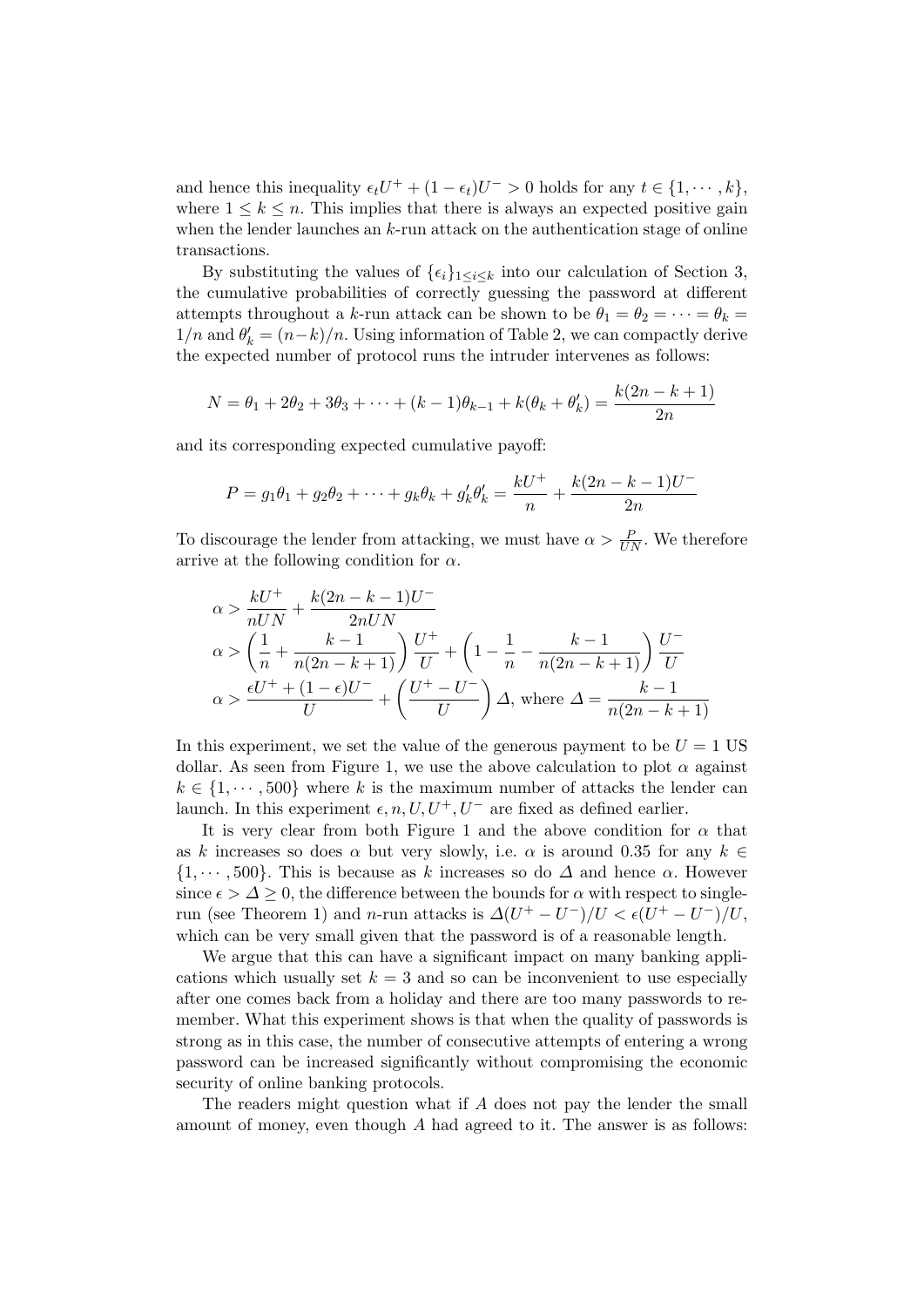the lender will regularly monitor its own account to check whether this small payment occurs with probability  $\alpha$  with respect to the total number of successful transactions carried out by A. If this agreement were violated, the lender would change its mind and re-launch its attack immediately.

# 4.2 Human-selected passwords – RockYou

In this section, we study the effect of our protocol transformation when passwords are selected by humans. To the best of our knowledge, the only reliable and publicly available source of human-selected passwords comes from the social gaming website RockYou following the leak of 32 million passwords in 2009. The security breach also revealed passwords to outside websites, including Facebook and MySpace who run software applications developed by RockYou. The data have proved invaluable for password research since then [2, 12]. In our studies, we only need the distribution of the human-selected passwords, which has been kindly provided to us by an expert in the field. The same information can be extracted from the password list publicly available on the Internet.<sup>6</sup> The exact passwords are irrelevant to our studies, but for information we provide the top 15 most popular passwords of RockYou here.

|                | Rank Password | Probability Rank Password |     |          | Probability          |
|----------------|---------------|---------------------------|-----|----------|----------------------|
|                | 123456        | $p_1 = 0.00892$           | 9   | 12345678 | $p_9 = 0.00063$      |
| $\overline{2}$ | 12345         | $p_2 = 0.00243$           | 10  | abc123   | $p_{10} = 0.00051$   |
| 3              | 123456789     | $p_3 = 0.00236$           | 11  | nicole   | $p_{11} = 0.00050$   |
| 4              | password      | $p_4 = 0.00182$           | 12  | daniel   | $p_{12} = 0.00047$   |
| $\overline{5}$ | iloveyou      | $p_5 = 0.00153$           | 13  | jessica  | $p_{13} = 0.00047$   |
| 6              | princess      | $p_6 = 0.00102$           | 14  | monkey   | $p_{14} = 0.00045$   |
| 7              | 1234567       | $p_7 = 0.00067$           | 15  | lovely   | $p_{15} = 0.00044$   |
| 8              | rockyou       | $p_8 = 0.00064$           | 500 | xavier   | $p_{500} = 0.000067$ |

It is not difficult to check that  $\epsilon_i U^+ + (1 - \epsilon_i)U^- > 0$  for  $1 \le i \le 500$ ,<sup>7</sup> and hence there is no harm for the lender to attack up to 500 protocol runs.

Since  $\epsilon_1 = p_1 = 0.0089 \gg 2^{-16}$  of the previous case regarding random passwords, we will need to significantly increase the generous payment  $U$  to have a chance of discouraging a rational intruder from misbehaving. We therefore set  $U = 30$  US dollar.

Since there is no uniform pattern in the distribution of human-selected passwords, it is not possible to derive a compact formula for  $\alpha$  as in Section 4.1. It is however possible to use the method of Section 3 to calculate and then plot  $\alpha$  against  $k \in \{1, \dots, 500\}$ . Again  $U, U^+$ , and  $U^-$  are fixed in this experiment.

 $^6$ Website: http://www.skullsecurity.org/wiki/index.php/Passwords

<sup>&</sup>lt;sup>7</sup> Observe that  $p_1 \geq p_2 \geq \cdots \geq p_{500}$  and  $\epsilon_i \geq p_i$  for all i, we therefore have  $\epsilon_i \geq p_{500}$  for  $1 \leq i \leq 500$ . Since  $p_{500}U^{+} + (1 - p_{500})U^{-} = 1.9 > 0$ , we arrive at the above condition.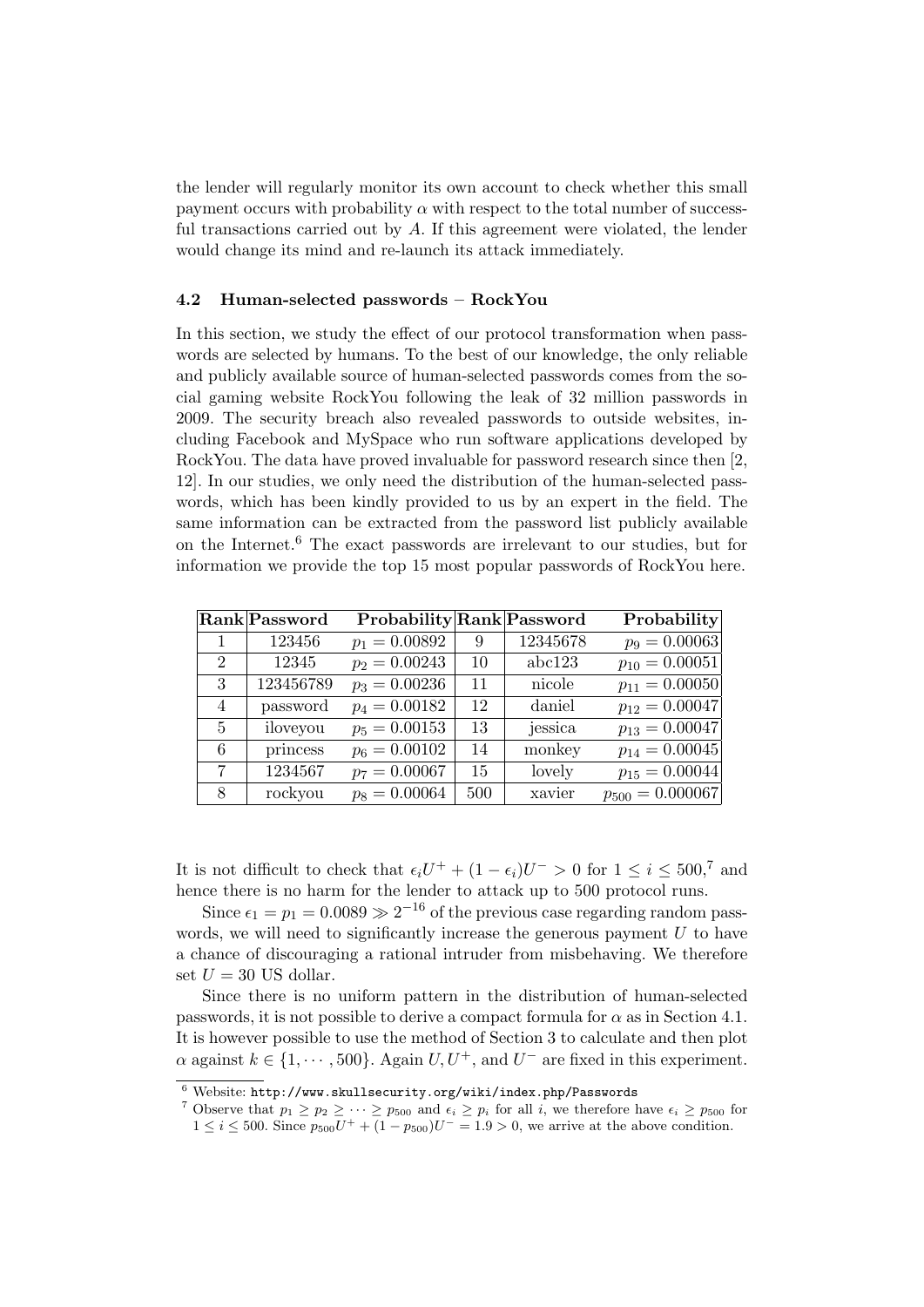

Fig. 2. Human-selected passwords taken from the social gaming network RockYou. The first and second graphs correspond to  $U = 30$  and  $U = 60$  US dollar respectively.

To our surprise, it is very clear from Figure 2 that as k increases the value of  $\alpha$  decreases, which is the opposite of what can be observed from the previous experiment regarding randomly selected passwords. This is because of the strong bias of a small number of easy-to-predict passwords, whose occurrence probabilities are much higher than every other in the list. Consequently, as the lender launches more attacks on the protocol, the expected gain per attempt reduces due to significantly less popular passwords, and hence so does  $\alpha$ .

This has an important impact on the effectiveness of our protocol transformation. The first graph of Figure 2 indicates that even setting  $U = 30$  US dollar is not enough to discourage the lender from launching up to 28 attempts, because  $\alpha$  would need to be greater than 1 when  $k \leq 28$ . Of course we can increase  $U$  to 60 US dollar as seen in the second graph of Figure 2 to reduce the value of  $\alpha$ , but that would be too expensive for A to afford.

What we therefore can conclude from this experiment is as follows. If passwords are poorly chosen as in RockYou:

- It is not financially feasible to discourage a rational intruder from launching a small number of attacks. This justifies the 3-time restriction on entering wrong password successively currently set in many banking applications.
- On the other hand, if party A is confident that his or her password is strong and random then A can certainly resist the potential danger of the lender launching a small number of initial attempts targeting weak passwords. The 3-time restriction can be lifted and setting  $\alpha = 0.47$  would fence off the lender from making 100 or more attacking attempts.

We note that human-selected passwords for banking applications are probably stronger than RockYou passwords because of the financial importance and also, especially after the security breach at RockYou, many weak pass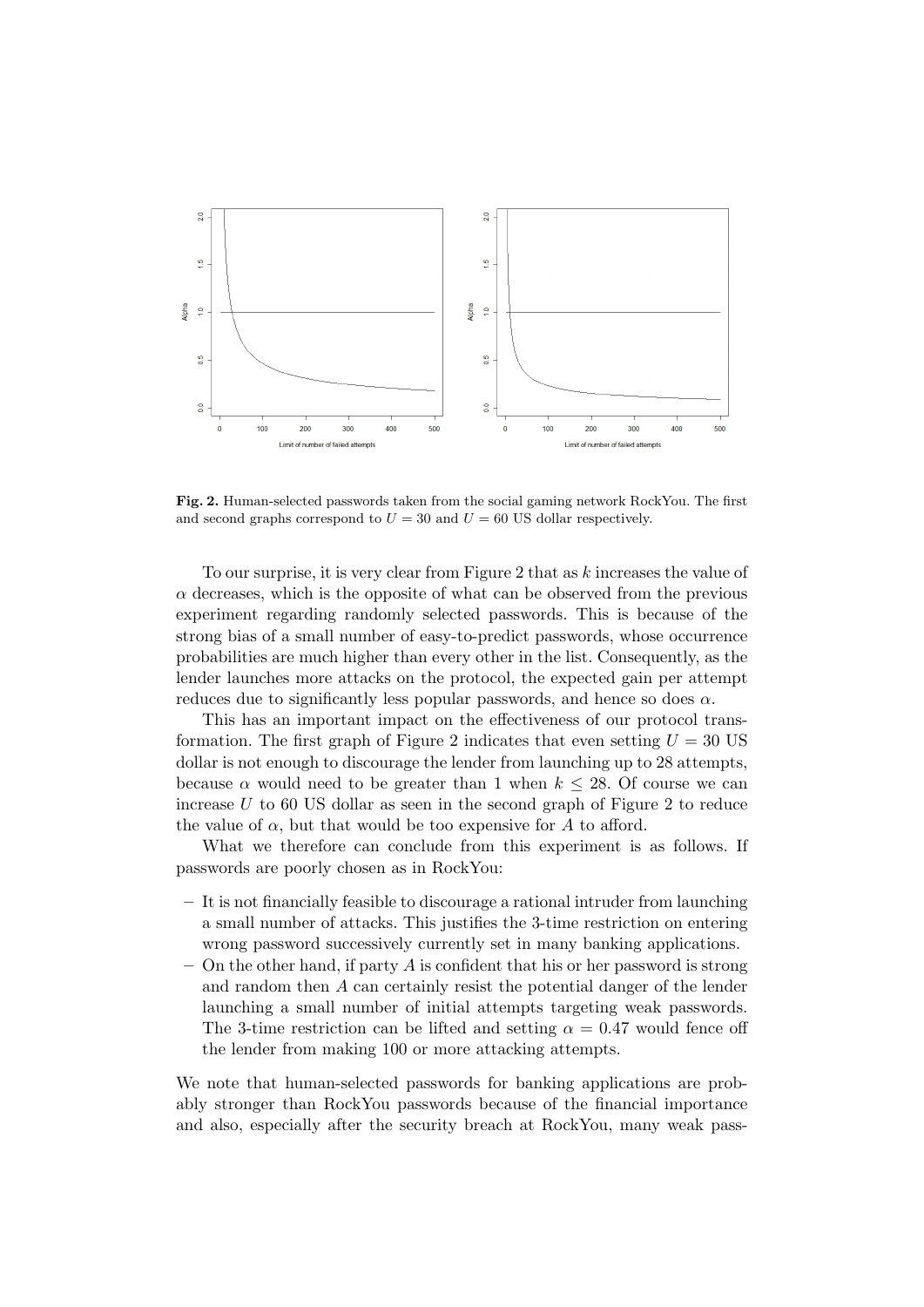words will have been blacklisted. In some cases, e.g., Chase Bank in the USA self-service PIN change is not possible and changes must be made in person, making it easier for the bank to strengthen the quality of users' passwords. Nevertheless our studies further highlights the danger of using weak passwords.

We have illustrated the use of the protocol transformation in banking, we however have to regconise that the case study considered here has limitations. In particular, we have only considered banking scenarios where the identity of the intruder is known to or suspected by the protocol initiator, even though such a restriction reduces the number of potential attackers and hence makes the protocol transformation feasible. Investigation of how other financial applications may also benefit from this study will be a subject of future work.

#### 5 Multiple-run attack on manual authentication protocol

In contrast to password-based schemes, the chance of a successful attack  $\epsilon$  on a manual authentication protocol run remains unchanged regardless of how many times an attack is launched. This property applies to all secure protocols of this type, e.g. oneway, pairwise or group authentication [5, 8, 11].

Our analysis here applies to many manual authentication protocols, but for clarity we give a pairwise protocol. In this scheme, parties  $A$  and  $B$  want to authenticate their public data  $m_{A/B}$  from human interactions to remove the need of passwords, private keys and PKIs. The single arrow  $(\longrightarrow)$  indicates an unreliable and high-bandwidth link (e.g. WiFi or the Internet), whereas the double arrow  $(\implies)$  represents an authentic and unspoofable channel. The latter is not a private channel (i.e. anyone can overhear it) and it is usually very low-bandwidth since it is implemented by humans, e.g., human conversations, text messages or manual data transfers between devices. hash() and  $uhash()$  are cryptographic and universal hash functions. Long random keys  $k_{A/B}$  are generated by  $A/B$ , and  $k_A$  must be kept secret until after  $k_B$  is revealed in Message 2. Operators  $\parallel$  and  $\oplus$  denote concatenation and exclusive-or.

A pairwise manual authentication protocol [8] 1.  $A \longrightarrow B : m_A, hash(k_A)$ 2.  $B \longrightarrow A : m_B, k_B$ 3.  $A \longrightarrow B : k_A$ 4.  $A \Longleftrightarrow B : u \text{hash}(k_A \oplus k_B, m_A \parallel m_B)$ 

To ensure both parties share the same data, the human owners of devices A and  $B$  have to compare a short universal hash value of  $16-32$  bits manually. Since the universal hash key  $k_A \oplus k_B$  always varies randomly and uniformly from one to another protocol run, the chance of a successful attack on each protocol run  $\epsilon$  equals the collision probability of the universal hash function.<sup>8</sup>

 $^8$  We note that our protocol transformation of Table 1 and the analysis of this section also apply to other manual authentication protocols, including schemes of Vaudenay [10] and Hoepman [7] which do not use a universal hash function.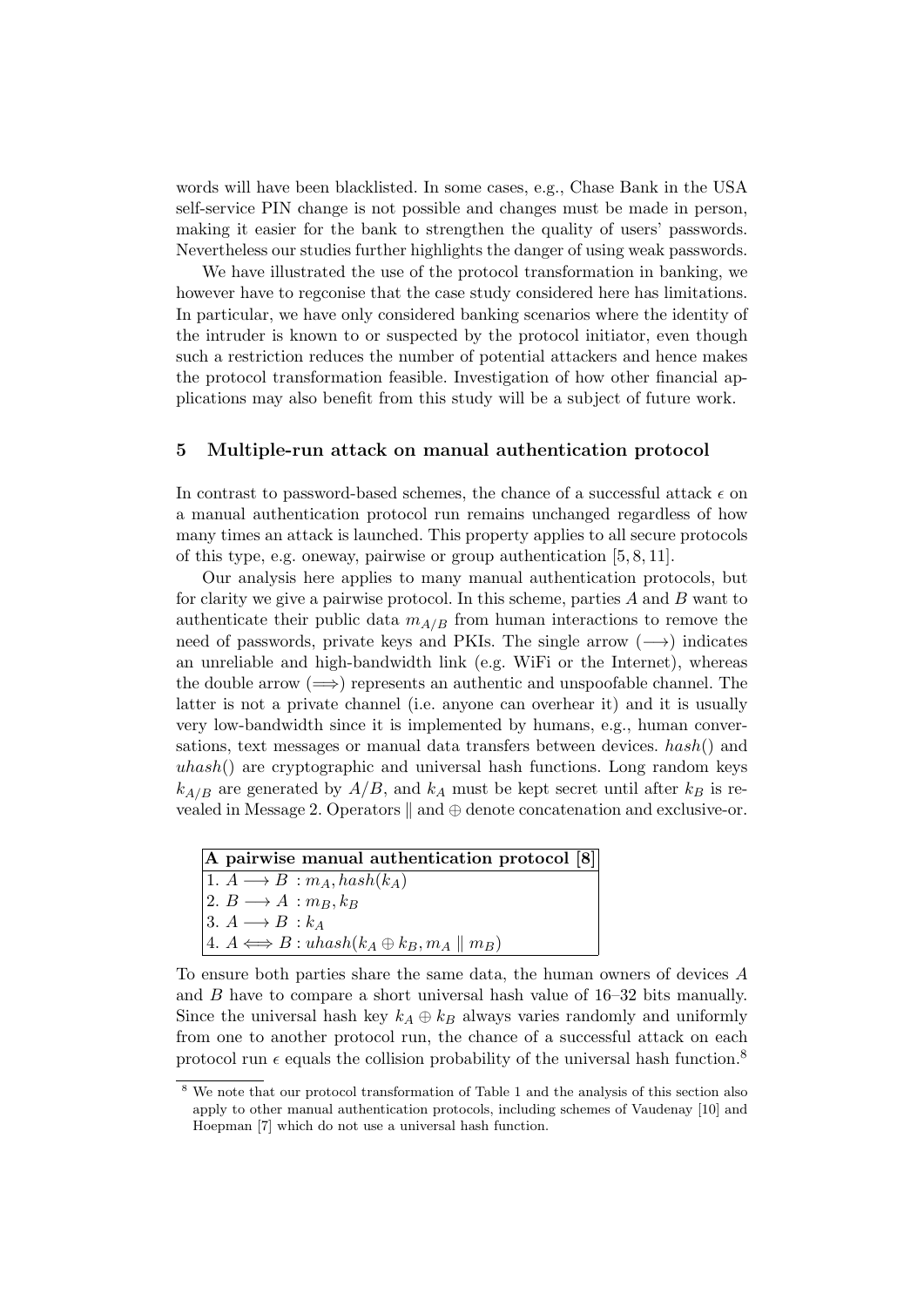**Definition 1.** [9] An  $\epsilon$ -almost universal hash function,  $uhash : R \times X \rightarrow Y$ , must satisfy that for every  $m, m' \in X$  and  $m \neq m'$ :

$$
\Pr_{\{k \in R\}}[uhash(k, m) = uhash(k, m')] \le \epsilon
$$

For a b-bit universal hash function the best-possible  $\epsilon$  is  $2^{-b}$  and there are various constructions that achieve close to this [9].

To discourage the intruder from attacking a manual authentication protocol in multiple runs, we use the protocol transformation of Table 1. Upon a successful protocol session, with probability  $\alpha$  the initiator A pursues additional behaviours that benefit the intruder.

Since the chance of a successful single-run attack  $\epsilon$  is unchanged, the value of  $\alpha$  required to discourage a multiple-run attack is the same as in a single-run attack of Theorem 1. We thus arrive at the following theorem.

Theorem 2. When an intruder is allowed to attack a manual authentication protocol up to k runs for any  $k \geq 1$ , then to discourage the intruder from attacking protocol runs between honest nodes, this inequality must hold:

$$
\alpha > \frac{\epsilon U^+ + (1 - \epsilon)U^-}{U}
$$

#### 6 Extended protocol transformation

We have so far focused on the use of the protocol transformation of Table 1 on pairwise authentication protocols where there is a designated role for the protocol initiator who is generous with probability  $\alpha$  after each successful protocol session. Although the same protocol transformation is applicable to group authentication schemes, it might be difficult for multiple protocol participants to agree on who will be the initiator. We therefore would like to remove the need for such an initiator by assuming that every honest node can be generous with probability  $\alpha$  independently after a successful protocol run. In other words, we extend our protocol transformation and apply it to the behaviour of every group protocol participant, and hence the extended protocol transformation.

In a group authentication protocol, there are always two or more nodes in a group G who want to authenticate or agree on the same public data. For the types of considered protocols not all of the protocol participants have to be honest, and this means that these compromised principles are not obliged to follow our protocol transformation.<sup>9</sup> We therefore denote p the number of honest parties out of all protocol participants and  $p \geq 1$ .

When the intruder does not attack (and thus a protocol runs successfully), there are two main possibilities that affect the payoff of the intruder:

<sup>&</sup>lt;sup>9</sup> In a password-based group protocol, all parties share a common and private password  $pw$ . Though some of these parties can be dishonnest, neither will they reveal  $pw$  to the intruder nor use their knowledge of pw to fool other honest protocol participants into agreeing on different and corrupt data. The conditions must hold for otherwise it is impossible to resist an intruder who possesses the password.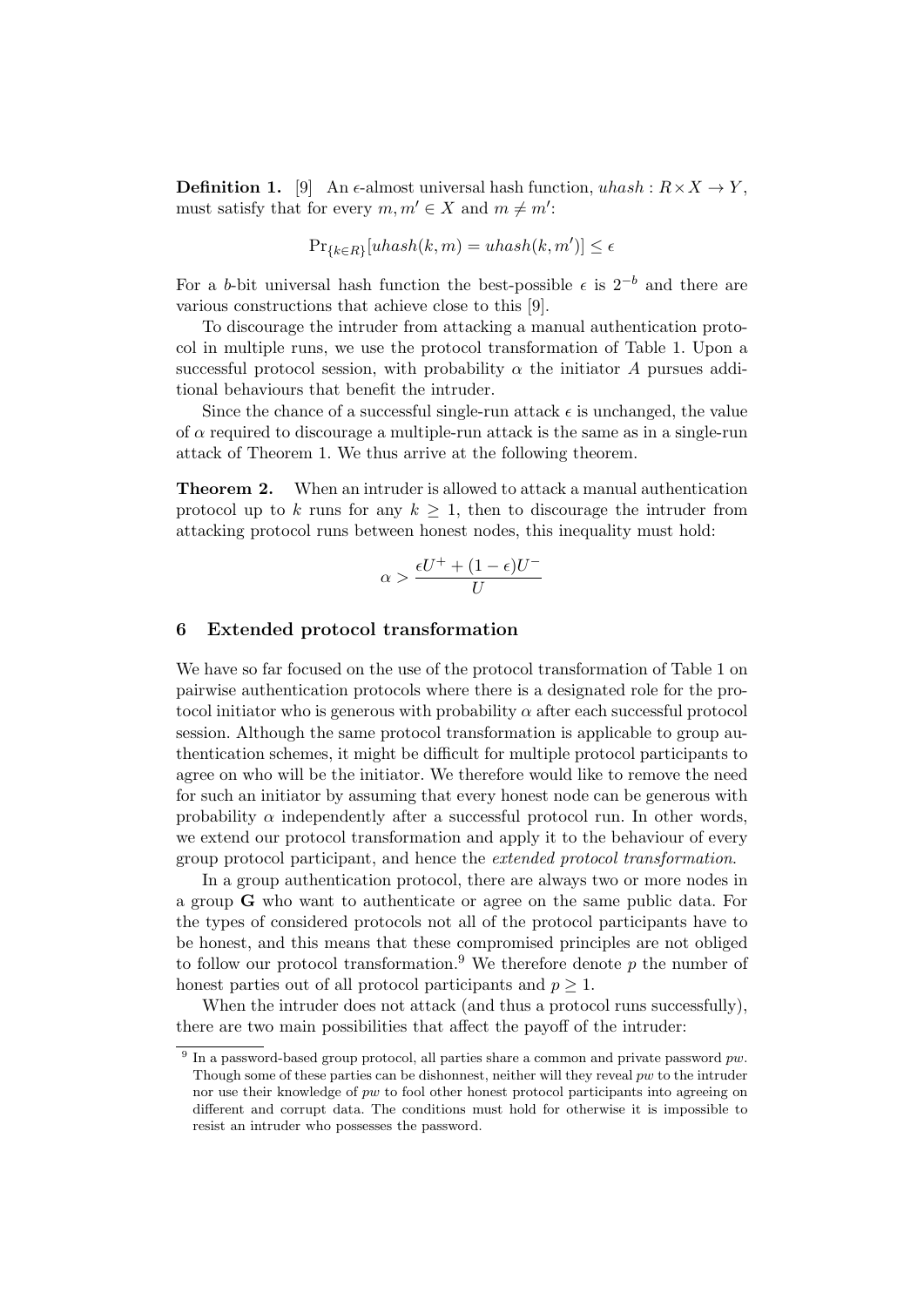- With probability  $(1 \alpha)^p$ , every honest node is ungenerous and there is no payoff for the intruder.
- With probability  $1 (1 \alpha)^p$ , there is at least one generous node. The payoff for the intruder might vary according to the number of generous parties, but as in pairwise schemes we consider the worst-case scenario where the intruder's payoffs is always the same under this condition.

When the intruder attacks a protocol run, there are also two possibilities that affect the intruder's payoff:

- With probability  $\epsilon$ , the attack succeeds and hence the protocol also terminates successfully. The payoff for the intruder also can vary according to the number of generous protocol participants, but again we only consider the worst-case scenario where the intruder's payoff is the same here.
- With probability  $1-\epsilon$ , the intruder fails and so does the protocol run. The intruder gets a negative payoff.

We summarise the payoffs for the intruder in different scenarios in Table 3.

|           | Strategy   Outcome      | <b>Strategies</b>       | Payoff of |
|-----------|-------------------------|-------------------------|-----------|
|           | of intruder of protocol | of honest nodes         | intruder  |
| No attack | Succeed                 | All ungenerous          |           |
| No attack | Succeed                 | $ \geq 1$ generous node |           |
|           |                         |                         |           |
| Attack    | Succeed                 | Any                     |           |
| Attack    | Fail                    | All ungenerous          |           |

Table 3. A summary of the extended protocol transformation.

Based on the damages an intruder might cause to honest parties, it is clear from Table 3 that we always have:

$$
U^+>U>0>U^-
$$

The same analysis as provided in Sections 3 and 5 can be used to show how both password-based and manual authentication protocols can similarly benefit from our extended protocol transformation.

# 7 Conclusions and future research

We have used ideas from game theory to transform two families of authentication protocols, namely password-based authentication and manual authentication protocols, to make them resilient against a rational intruder. In these protocols, only the intruder is self-interested and all other trustworthy protocol participants should cooperate to complete a protocol run successfully, since it is in their mutual interest to agree on the same data.